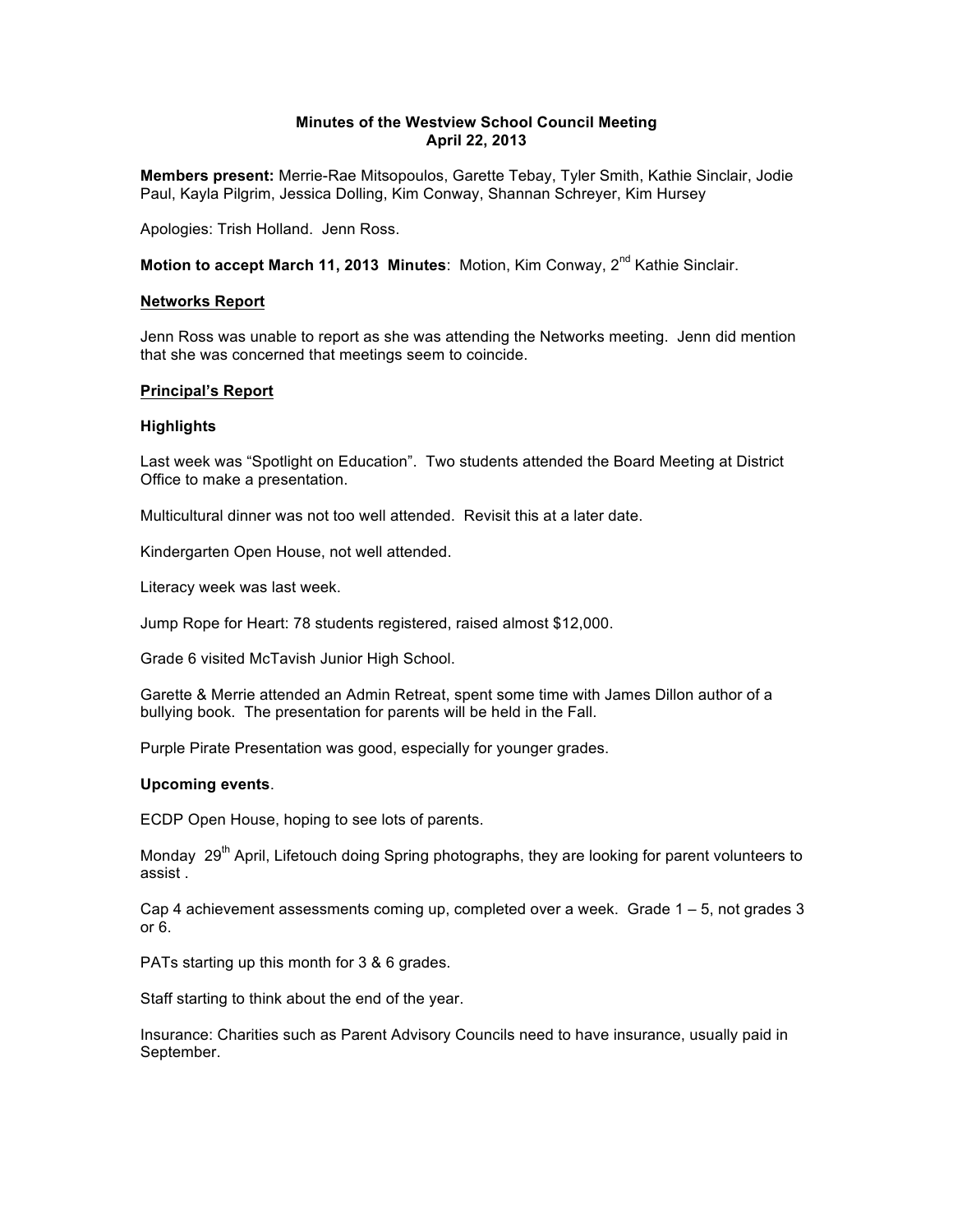# **Apple School Report**

60 Minutes Kids Club started. This is a free program to complete on-line at home with parents. It is in essence a tracking system for activities where the students get a chance to win prizes at the end of the year for the most active school.

There is still some Apple money left. Tyler has reviewed the action plan for next year, there will not be a full-time facilitator next year. Some fund raising may be needed as funds run down.

### **New Business**

None.

### **Old Business**

None.

# **Next Meeting: 27th May at 7:00pm in the Library**

# **Motion to adjourn: Claudia, 2nd Jodie, motion passed.**

Meeting adjourned: 7:40pm.